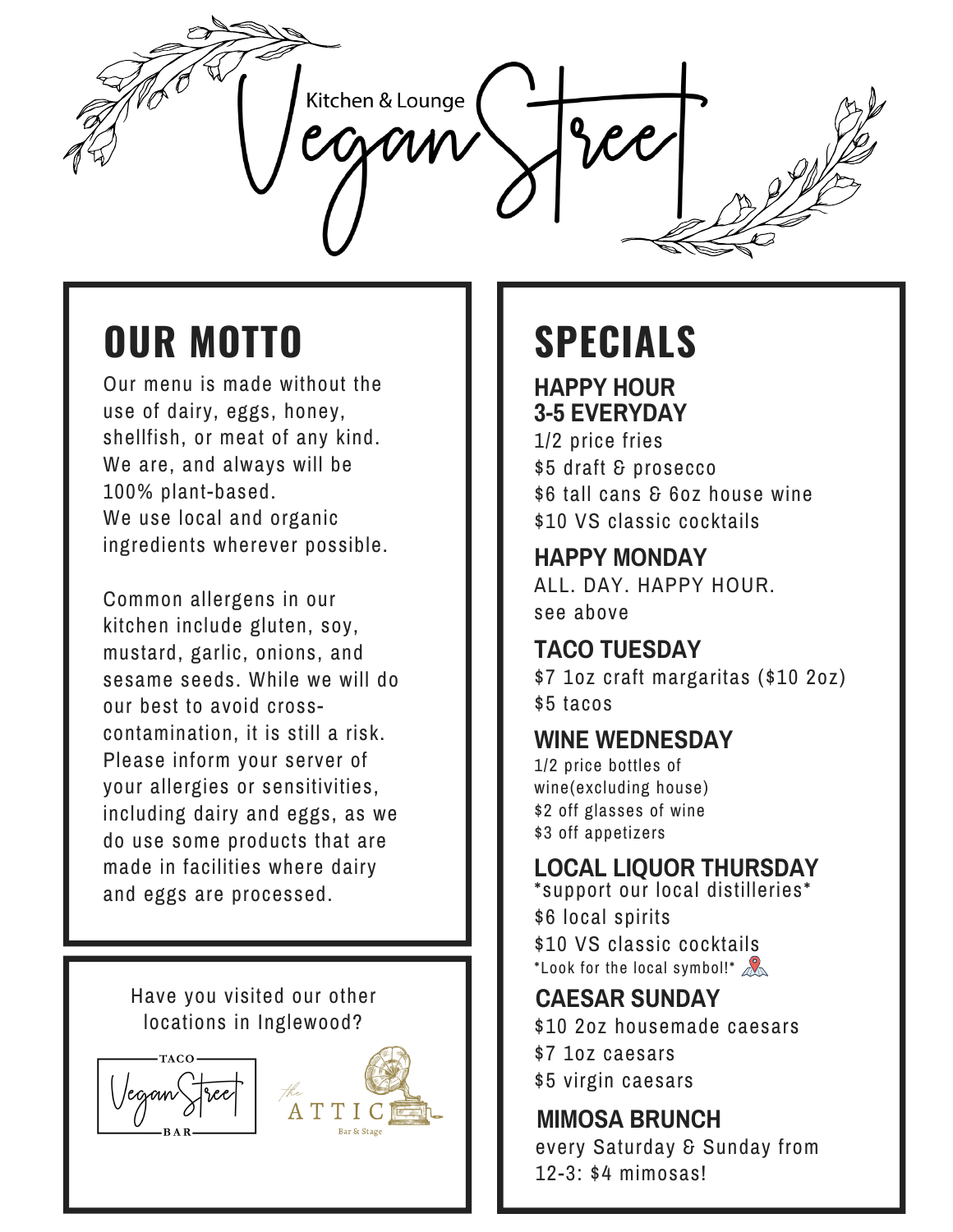# **DRINKS**

# **VS CLASSIC** on happy hour COCKTAILS 3-5 for \$10

# **PINA COLADA • 14**

white rum, pineapple juice, coconut cream, fresh lime, toasted coconut rim 2oz

### **DINOSOUR SOUR • 14**

dinosour-infused vodka, citrus, foam 2oz

### **CAESAR • 11**

house klamato, tobasco, veghammer pepperoni, pickle, olive, vodka or gin or tequila 1oz | 2oz +\$3

### **MARGARITA • 14**

citrus, organic cane syrup, reposado tequila, triple sec 2oz **flavours: lime, grapefruit, pineapple, cranberry**

### **WHAT'S THE TEA • 14**

local cream earl grey, gin, citrus, organic cane syrup 2oz

### **TUMERIC MULE • 14**

vodka, citrus, organic cane syrup, happy belly tumeric ginger kombucha can 2oz

### **SHAFT • 12**

tia maria, cold brew, oat milk, paper straw 2oz

# **OLD SCHOOL**

### **OLD FASHIONED• 14**

buffalo trace, organic cane syrup, angostura bitters

### **NEGRONI• 14** detour gin, campari, vermouth

# **BOULEVARDIER• 14**

buffalo trace, campari, Vermouth

brandy, cointreau, citrus **SIDECAR• 14**

# **ZODIAC SERIES**

**CANCER • 14**

**Cazadores Reposado, Blue Curacao, Limoncello, Simple Syrup, Citrus with a sandy beach rimmer, and red crab garnish**

# **BEER- DRAFT**

16oz

**DANDELION • 8** coldgarden blonde

**SUNSHINE RAIN • 8**

cabin ipa



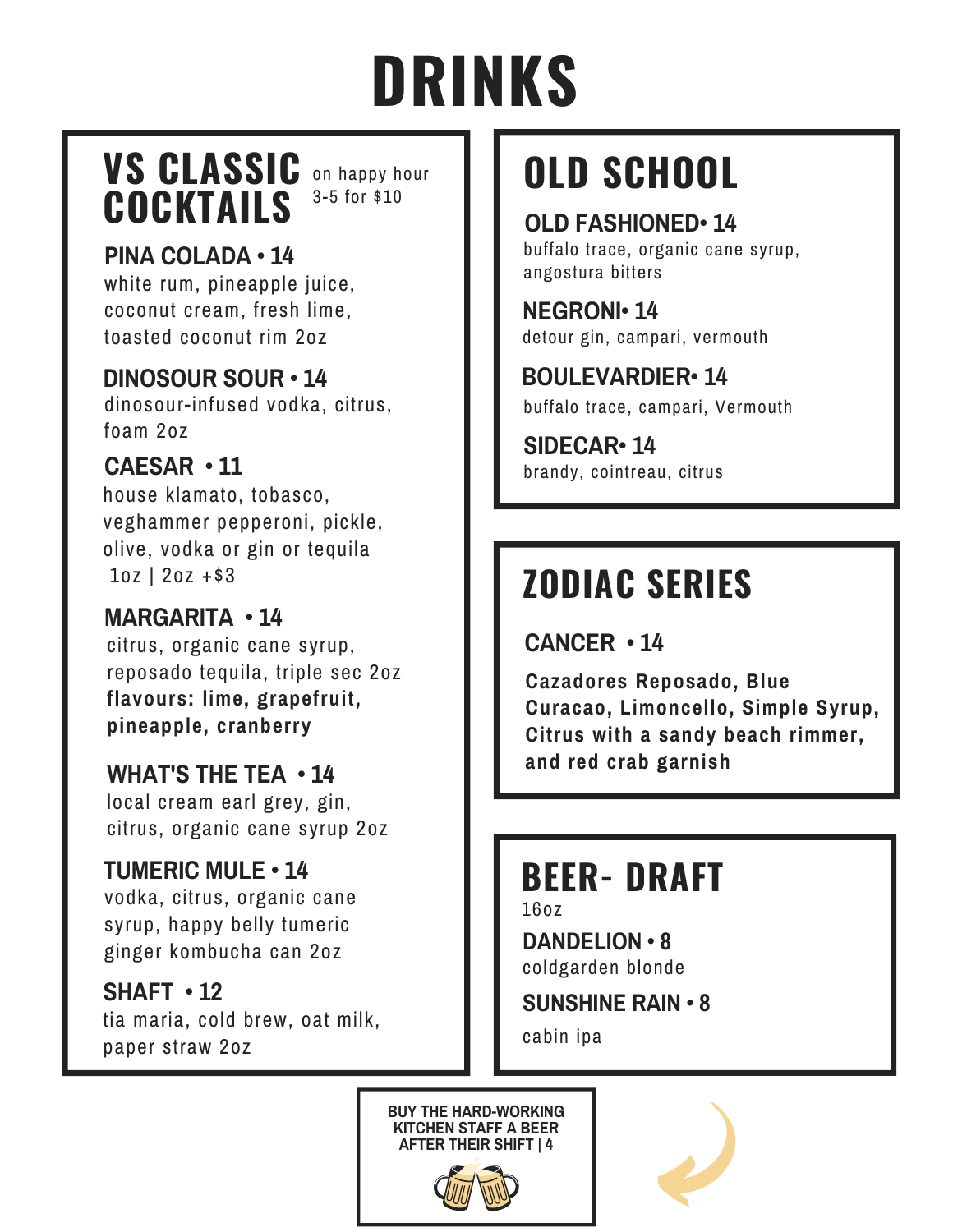# **BEER/CIDER- TALL CANS**

#### **HAMMER PANTS • 9**

ei8hty ei8ht pale ale 4.8% 473ml

#### **SUPER SATURATION • 9** cabin nepa 6% 473ml

### **FIVE OF DIAMONDS • 9**

blindman pilsner 4.8% 473ml

### **SURE FOOTED • 9**

Sea Buckthorn & Orange Zest Gose by Cabin 4.8% 473ml

**VILLAGE CIDER • 9** Semi Dry 5.5% 473ml

### **RASPBERRY ROSE• 9**

Sunny Cider Dry 6.0% 473ml Dry and Crisp Apple Cider with a Raspberry Finish

### **N/A BEER • 8**

CR\*FT non-alcoholic pale ale 0.3% 473ml

# **SPIRITS**

enjoy any spirit with your choice of: *soda, craft tonic, grizzly paw root beer, black cherry cola, ginger beer, orange cream soda, or orange or pineapple juice* **at no extra cost**

### **VODKA**

*local: confluence, wildlife, eau claire equineox 1oz 10 | 2oz 15* **back bar:** prairie organic 1oz 10 | 2oz 15 **well:** alberta pure 1oz 7 | 2oz 12

### **GIN**

*local: confluence, wildlife barrel aged, eau claire flourish 1oz 10 | 2oz 15* **back bar:** prairie organic 1oz 10 | 2oz 15 **well:** gordon's 1oz 7 | 2oz 12

### **WHISKEY**

*local: eau Claire rupert's 1oz 10 | 2oz 15* **back bar:** toki suntory whiskey 1oz 11 | 2oz 16 **well:** canadian club, jamesons 1oz 7 | 2oz 12

### **RUM**

*local: romero sugarcane spirit 1oz 10 | 2oz 15* **back bar:** plantation pineapple, flor de cana 12yr, appleton estate signature 12yr 1oz 9 | 2oz 14 **well:** captain morgan white or dark 1oz 7 | 2oz 12

### **TEQUILA/ MEZCAL**

**back bar:** casamigos anejo 1oz 17 **well:** cazadores reposado 1oz 7 |

2oz 12 sombra mezcal 1oz 10 | 2oz 15

### **BOURBON**

**back bar:** booker's 1oz | 17 maker's mark 1oz 10 | 2oz 15 **well:** buffalo trace 1oz 9 | 2oz 14

### **SCOTCH**

**back bar:** balvenie 12yr double wood, springbank 10yr 1oz | 17 **well:** ballantine's 1oz 7 | 2oz 12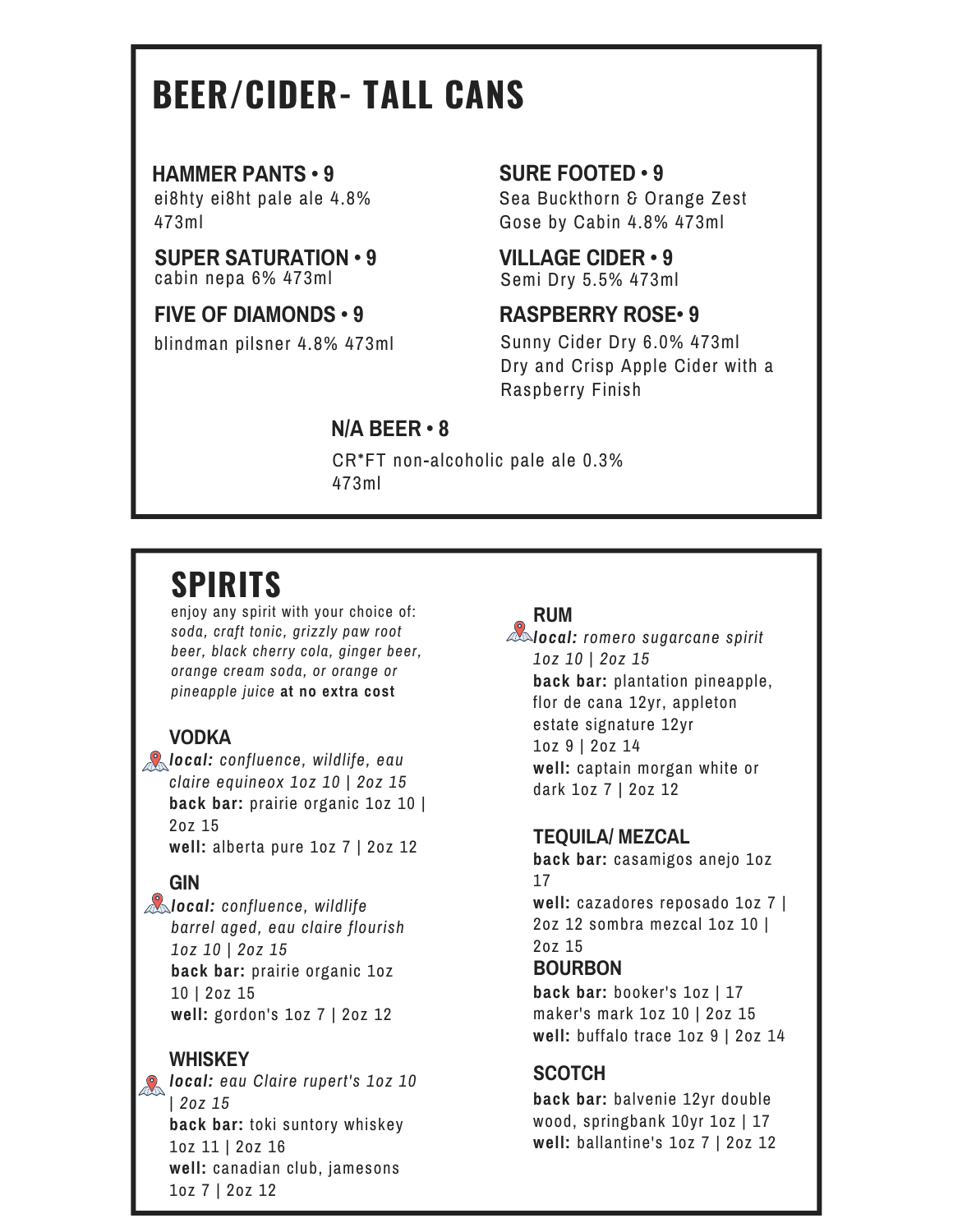

Kitchen & Lounge

6oz | 9oz | bottle



### **HOUSE- SUMAC RIDGE BLEND**

Okanagan, BC rich plum and raspberry aromas, flavours of red fruit and a hint of smoky oak and vanilla  $8 | 11 |$  -

### **HOUSE- SUMAC RIDGE CABERNET MERLOT**

Okanagan, BC blackberries, cherries, spice and hints of mocha  $9 | 13 |$  -

# **PINOT NOIR- HAYWIRE**

Okanagan, BC bright, juicy, fruit-forward flavors, smoke 15 | 22 | 62

# **MERLOT- RED ROOSTER**

Okanagan, BC This extra-dry, medium to full-bodied Merlot has soft tannins and fruit flavours of blue plum, and black cherry accented by spice.  $-1$  -  $148$ 

# **RED WINE WHITE WINE**

# **HOUSE- SUMAC RIDGE BLEND**

Okanagan, BC floral and citrus aromas, grapefruit, peaches, hint of jasmine  $8 | 11 | -$ 

### **HOUSE- SUMAC CHARDONNAY**

Okanagan, BC Bright apple and melon,citrus notes  $9 | 13 | -$ 

# **PINOT GRIS- HAYWIRE**

Okanagan, BC Rich, viscous, tropical fruit balanced acidity layers of complexity 15 | 22 | 62

# **REISLING- RED ROOSTER**

Okanagan, BC dry, medium-bodied with acidity, granny smith apple finish  $-|-|48|$ 

# **BUBBLES PROSECCO- ZONIN**

medium bodied with soft spritz; pear and melon flavours followed by lime flavour to finish  $9$  | -  $|41$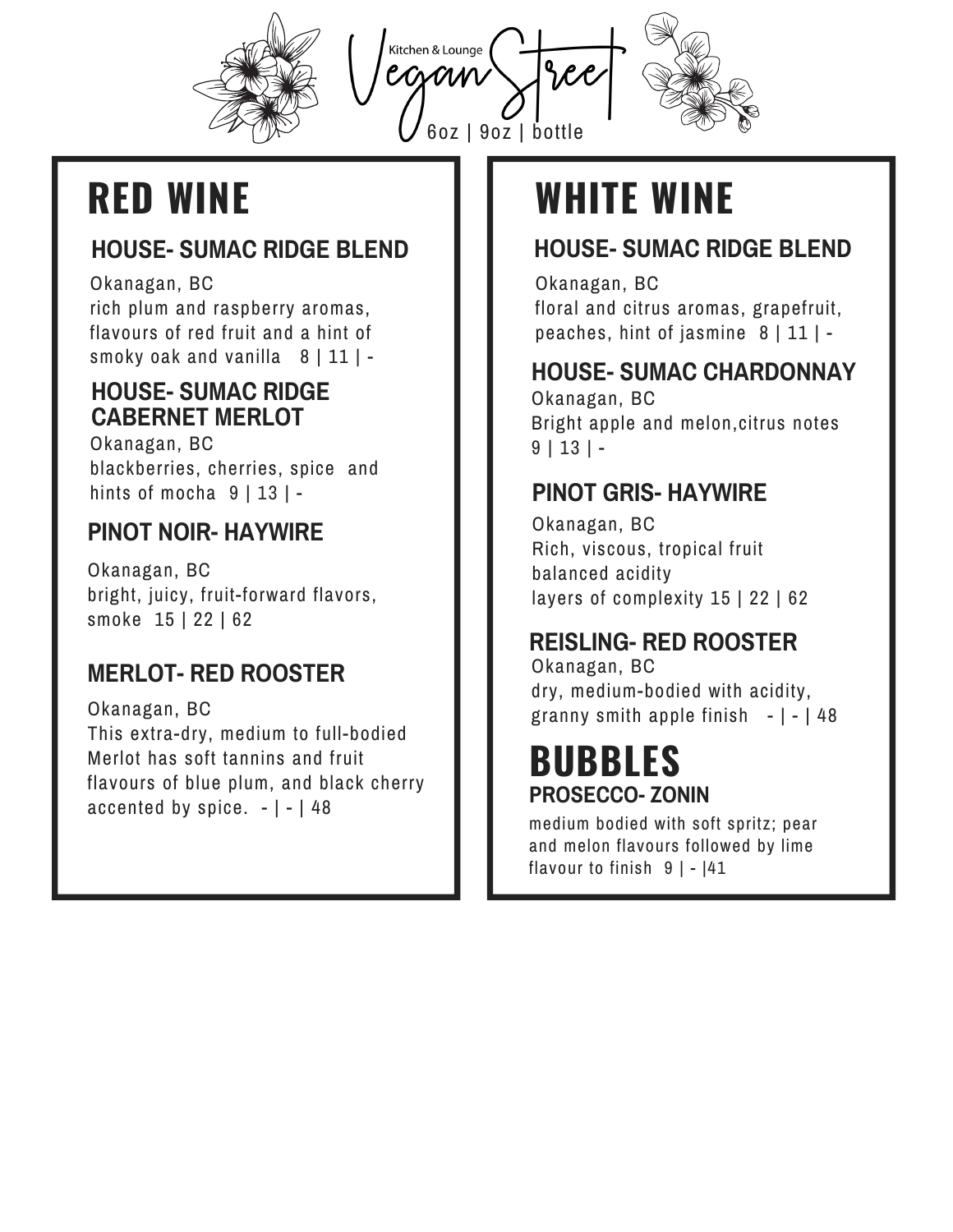# **ZERO PROOF**

non-alcoholic cocktails

**VIRGIN CAESAR • 7** house-made klamato, vegan worsch, tabasco, pickle, olive, pepperoni

**VIRGIN PINA COLADA • 7** pineapple juice, coconut cream, citrus, toasted coconut rim

**CITRUS FRUIT PUNCH • 5** citrus, pineapple, grapefruit, orange juice, organic cane syrup

**EARL GREY ICED TEA • 5**

Teashop YYC cream earl grey, citrus, organic cane syrup

**SODA • <sup>2</sup> SHAKEN LEMONADE • <sup>5</sup>** fresh squeezed citrus, organic cane syrup, soda

# **BEVERAGES**

**KOMBUCHA • 6**

local happy belly kombucha: pineapple hops or turmeric ginger

#### **GRIZZLY PAW SODA • 4**

brewed in Canmore: orange cream soda, root beer, ginger beer, black cherry cola

**OAT / CHOCOLATE OAT MILK • 4**

tall glass of oat milk/chocolate oat milk

**JUICE • 3** orange, grapefruit, pineapple, cranberry

# **COFFEE/TEA**

hot or cold

**DRIP COFFEE • 3.5** oso negro princess of darkness from Nelson BC. oat milk and organic cane sugar upon request

**ICED COFFEE • 4.0** oso negro princess of darkness, shaken with oat milk, cane syrup & vanilla, served on ice

**LOOSE LEAF TEA • 4** Teashop YYC. peppermint blend, rootbeer rooibos chai, chamomile, cream earl grey, hojicha green

**ESPRESSO • 2.5** organic oso negro coffee beans

**HOT CHOCOLATE • 4.5** Chocolate Oat Milk **LATTE OR MOCHA • 5** with steamed chocolate oat or oat milk and 2oz espresso, Ask for a Pumpkin Spice Latte or Tumeric Steamer for no extra charge.

**LONDON FOG/ CHAI LATTE • 5**

earl grey or chai tea, vanilla, organic cane syrup, steamed oat milk

**MATCHA LATTE • 5** organic matcha and vanilla, organic cane syrup, steamed oat milk

# **BOOZY ADD-ONS**

**TIA MARIA • 6/9** 1oz/2oz

**GRAND MARNIER • 7/10** 1oz/2oz

**AMARETTO • 6/9** 1oz/2oz

**BAILEYS • 9** creme de cacao, tia Maria, coconut milk, vanilla, organic cane syrup 2oz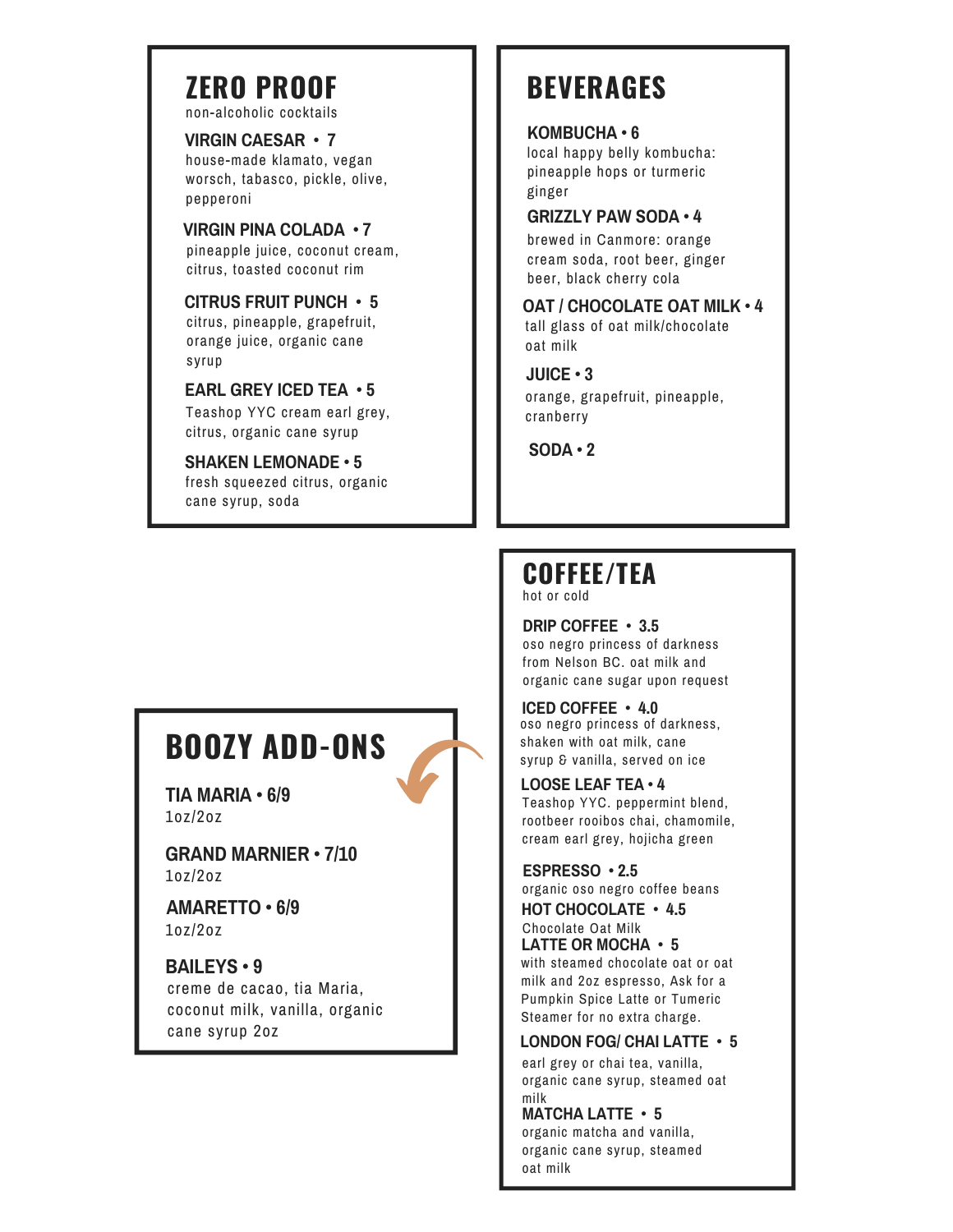# **FOOD**

# **START**

#### **KALAMARI • 15.5**

fried local blue oyster mushrooms, jalapeños and red onion, capers, served with tzatziki and lemon

#### **CHICKIN BITES • 15.5**

3/4 lb crispy chickin served with garlic tahini sauce and fresh veg **Choice of: house bbq, buffalo, sweet chili, greek** SFA

**QUESADILLA • 12.5** bbq braised jackfruit, onions, corn and black beans, cheddar cheeze, chipotle aioli

# **SALADS**

**GREEN SALAD • 5.5 / 10** mixed greens, shredded red cabbage and carrots, toasted pumpkin seeds, apple cider vinaigrette SF/GF

**CAESAR SALAD • 7 / 13** house caesar dressing, fried capers, croutons, tofu bacon bits, lemon wedge GFA Add crispy buffalo, house bbq, sweet chili, or greek chickin +5

**HEART BEET SALAD • 9 / 16.5** roasted beets, hemp hearts, kale, red cabbage, carrots, cucumber, edamame, crumbled lemongrass tofu, savoury goddess dressing GF

# **TACOS**

one 7 / two 13.5 / three 19

#### **NO-FISH**

crispy battered heart of palm, red cabbage, mango salsa, guacamole, chipotle aioli, lime SFA

#### **CHICKIN**

crispy chickin bites with creamy slaw, garlic tahini sauce, and green onions Choice of: house bbq, buffalo, sweet chili, greek

### **ASADA MUSHROOM**

sliced portobello mushroom "steak" marinated in a traditional asada marinade, guacamole, red cabbage, pico de gallo

# **BOWLS**

#### **SESAME GINGER NOODLE BOWL • 18**

rice noodles, lemongrass tofu, sesame ginger sauce, shredded red cabbage and carrot, avocado, cucumber, spicy mayo, black sesame seeds GF

#### **CHILI CHICKIN RICE BOWL • 18**

house made chili chickin on jasmine rice, cucumber, mango salsa, black sesame seeds, spicy mayo, green onions, SFA

#### **SUSHI BOWL • 18**

jasmine rice, smoked carrot "samon", teriyaki sauce, edamame, cucumber, avocado, black sesame seeds, wasabi aioli GF

# **FRIES**

**GARLIC FRIES • 5 / 8** house-cut fries, garlic, pink salt, street sauce dip on the side SFA/GF small / regular

**STREET FRIES • 9 / 12** house-cut fries, gravy, cheddar cheeze, sautéed onions, street sauce, green onions GF

**NACHO FRIES • 11 / 15** house-cut fries, gravy, cheddar cheeze, jalapeños, pico de gallo, guacamole, chipotle aioli, green onions GF

**BUFFALO FRIES • 12 / 16** house-cut fries, gravy, cheddar cheeze, buffalo chickin, garlic tahini sauce, green onions

# **PLATES / PASTA**

#### **NO-FISH & CHIPS • 16 / 21**

beer battered no-fish fillets served on a bed of house-cut fries, coleslaw, tartar sauce and lemon 1pc or 2pc

### **MAC N/ CHEEZE • 16**

creamy house-made cheeze sauce, toasted panko, smoked paprika SFA

**add jalapeños | 1 add garlic mushrooms | 1.5 add pico de gallo | 1.5 add beyond bratwurst | 5 add chickin bites | 5**

SF/GF =Soy / Gluten friendly SFA/GFA= Soy / Gluten friendly available- please ask for modifications Parties of 6 or more are subject to an automatic 20% gratuity Modifications may be subjected to a charge or politely declined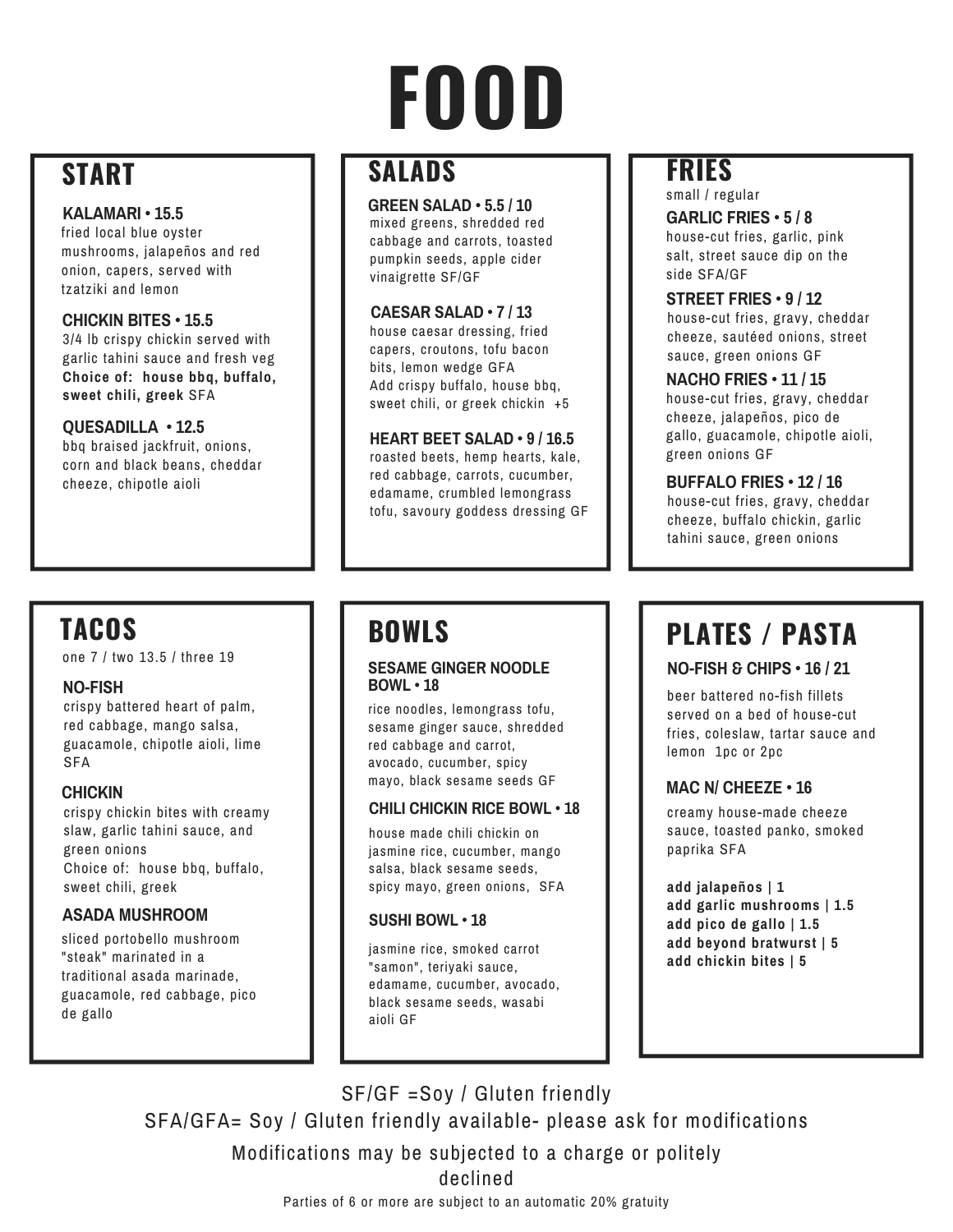# **BURGERS**

Choice of Beyond or veggie patty sub gluten free bun +2

### **NOTHIN' BUT CLASS • 18.5**

cheddar cheeze, butterleaf, red onion, pickles, tomato, street sauce, grilled pretzel bun GFA/SFA

### **FIESTA • 18.5**

guacamole, house BBQ sauce, chipotle aioli, jalapenoes, tangy lime red cabbage, grilled pretzel bun GFA

### **TRUFFLE MUSHROOM • 20**

swiss cheeze, garlic mushrooms, onion rings, truffle aioli, butterleaf, grilled pretzel bun GFA

# **SUBS**

### **BANH MI • 18**

grilled lemongrass tofu, sesame soy sauce, carrots, cucumbers, cilantro, Swiss cheeze, spicy mayo, grilled scallion bun GFA

# **CHICKIN**

**KRISPY CHICKIN BURGER • 19** crispy buttermilk fried seitan, pickles, street sauce, tomato and butterleaf, grilled pretzel bun

### **NASHVILLE CHICKIN BURGER • 19**

crispy buttermilk fried seitan, nashville hot sauce, pickles, spicy mayo, tomato and butterleaf, grilled pretzel bun

### **CHICKIN CAESAR WRAP • 18.5**

caesar dressed romaine, crispy chickin, tofu bacon bits, whole wheat tortilla Choice of: buffalo, house bbq, sweet chili, greek

### **BRATWURST • 18.5**

beyond brat, grilled onions, chipotle aioli, sauerkraut, grilled scallion bun GFA/SFA

# **SIDES**

garlic fries GF/SFA house salad GF/SF creamy dill slaw GF caesar salad (+2.5) GFA street fries (+2.5) GF nacho fries (+4) GF buffalo fries (+4.5)

SF/GF =Soy / Gluten friendly SFA/GFA= Soy / Gluten friendly available- please ask for modifications Parties of 6 or more are subject to an automatic 20% gratuity Modifications may be subjected to a charge or politely declined